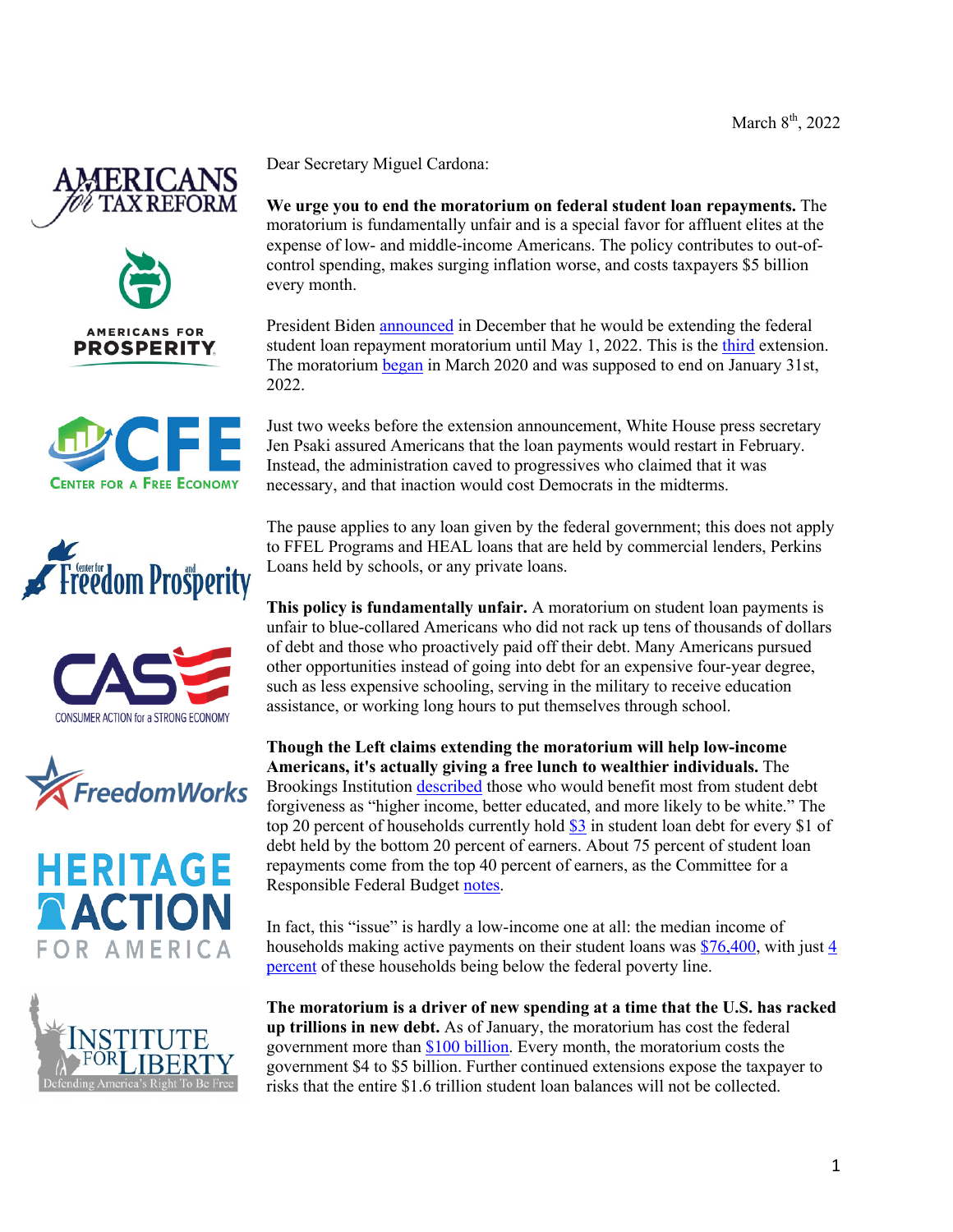





In 2020, the U.S. government spent over \$6 trillion. In 2021, the U.S. spent \$6.82 trillion, or 30 percent of the economy. The CBO projects that U.S. interest costs will triple within the next decade — from \$331 billion this year to \$910 billion in 2031, accounting for 12 percent of the entire federal budget. In 2021, the United States' interest payments cost roughly \$2,600 per household.

**This massive spending is exacerbating inflation.** This policy is one example of many handouts, subsidies, and payment pauses through which the federal government floods the economy with so much money that demand is growing too fast for production to keep up.

The results of these policies are clear. In January, inflation surged to 7.5 percent, the highest it has been in 40 years. The average U.S. household spent \$3,500 more in 2021 due to inflation, according to a Penn Wharton University of Pennsylvania Budget Model analysis.

**We urge you to resume federal student loan payments.** The student loan moratorium is not only regressive and unfair, but it has exacerbated America's inflation problem and contributed to historic, out-of-control spending.



Sincerely,



Grover Norquist

President, Americans for Tax Reform



Brent Wm. Gardner

Chief Government Affairs Officer, Americans for Prosperity

Ryan Ellis

President, Center for a Free Economy

Andrew F. Quinlan

President, Center for Freedom and Prosperity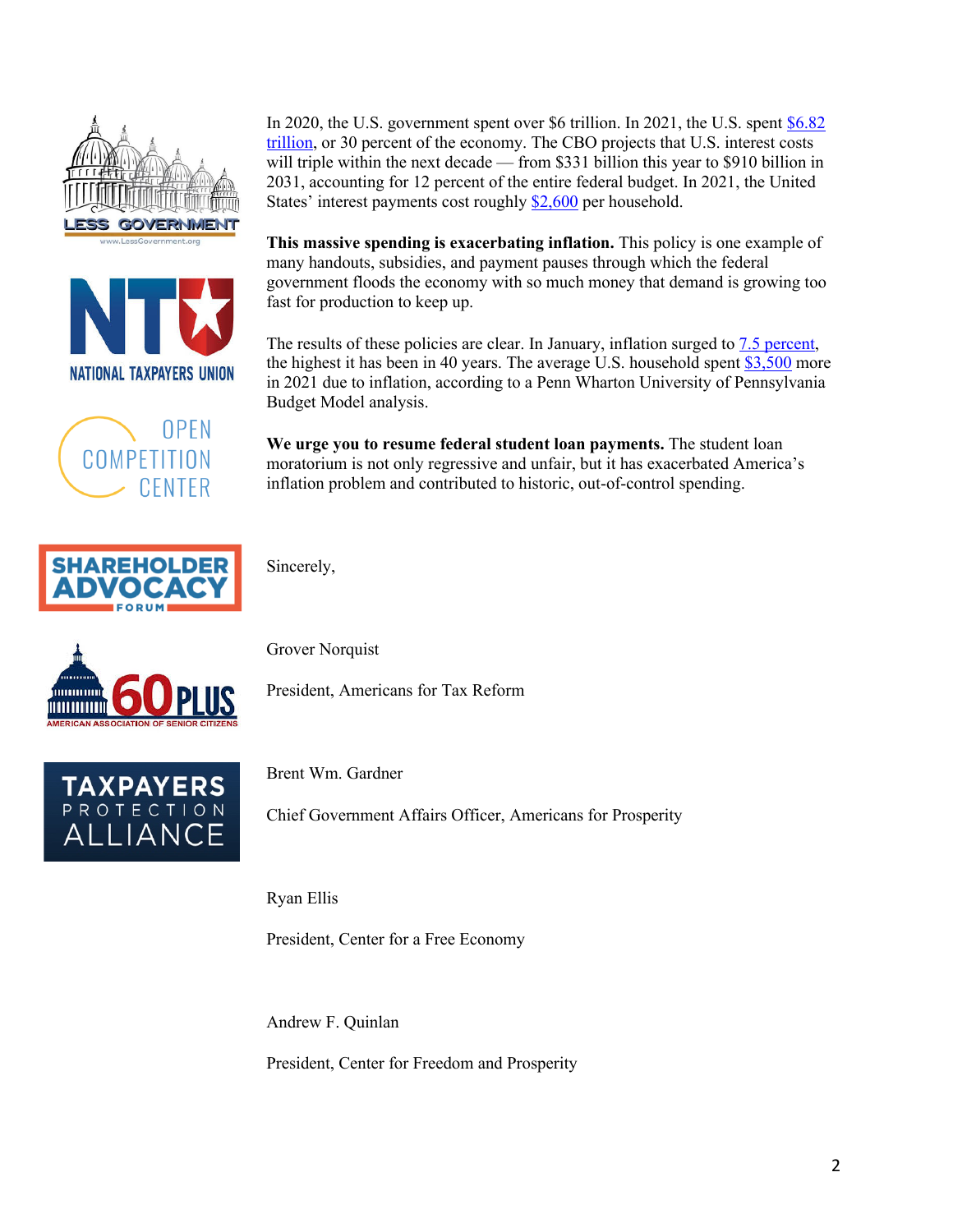Gerard Scimeca

Chairman, Consumer Action for a Strong Economy

Adam Brandon

President, FreedomWorks

Garrett Bess

Vice President, Heritage Action for America

Andrew Langer

President, Institute for Liberty

Seton Motley

President, Less Government

Pete Sepp

President, National Taxpayers Union

Tom Hebert

Executive Director, Open Competition Center

Bryan Bashur

Executive Director, Shareholder Advocacy Forum